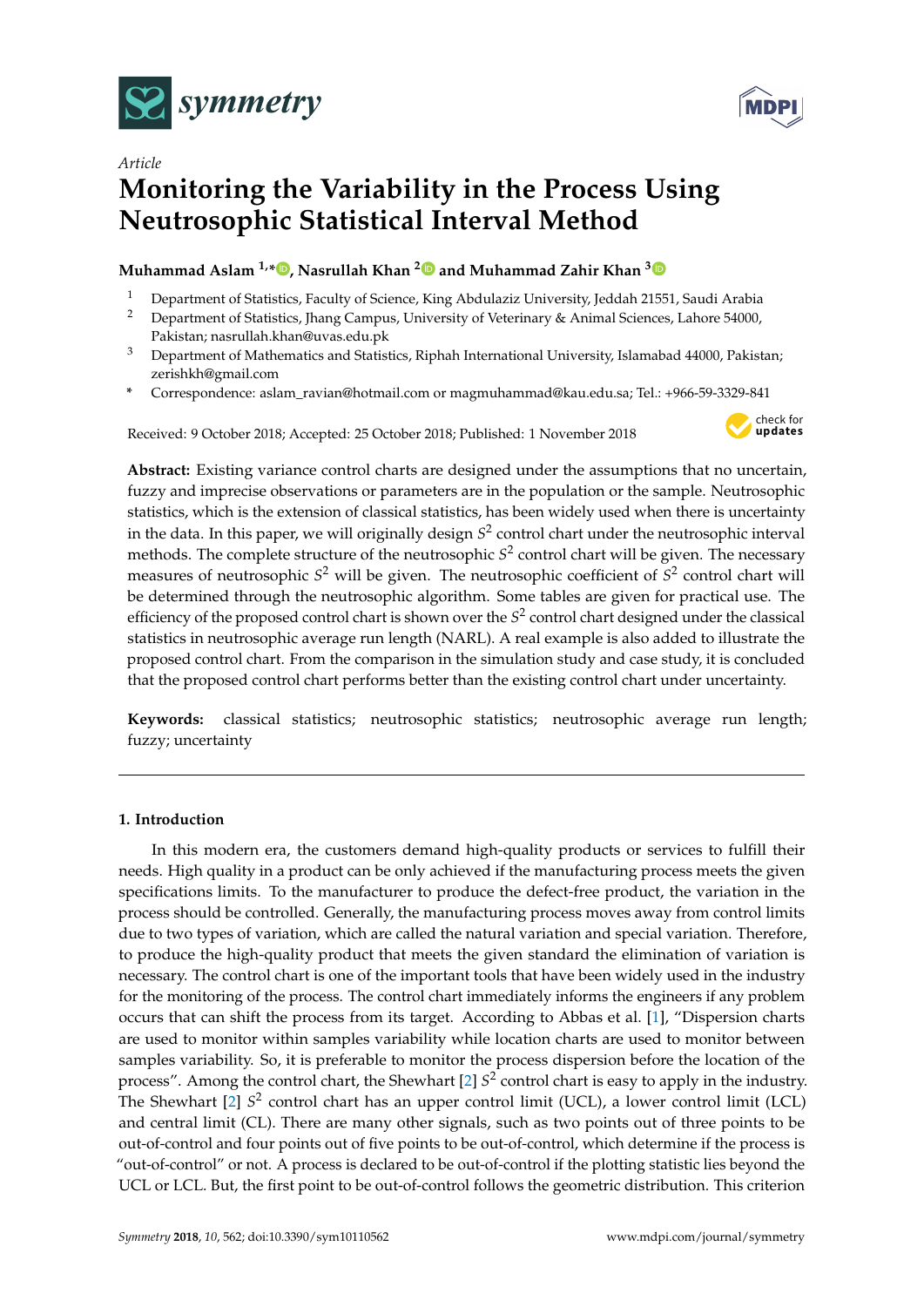has been widely used to find the average run length to assess the performance of the control chart. The  $S<sup>2</sup>$  control charts under classical statistics have been studied by many authors, for example, Khoo [\[3\]](#page-8-2) proposed  $S^2$  control chart for the double sampling. Zhang et al. [\[4\]](#page-8-3) presented the design of  $S^2$  control chart. Khoo [\[5\]](#page-8-4) studied the modified form of dispersion chart. Lee et al. [\[6\]](#page-8-5) worked for this chart under the interval sampling. Riaz [\[7\]](#page-8-6) presented a dispersion chart based on Interquartile range. Guo and Wang [\[8\]](#page-9-0) studied the dispersion chart when the variance is estimated. Some details on the dispersion control chart can be seen in references [\[1](#page-8-0)[,9\]](#page-9-1).

The fuzzy approach has been widely applied in the uncertainty environment, see Zadeh [\[10\]](#page-9-2). According to Senturk and Erginel [\[11\]](#page-9-3) "observations include human judgments, and evaluations and decisions, a continuous random variable of a production process should include the variability caused by human subjectivity or measurement devices, or environmental conditions. These variability causes create vagueness in the measurement system". Therefore, the fuzzy control charts have been widely applied in a situation when there is uncertainty. Several authors worked on the designing of control chart using the fuzzy approach. The authors of [\[12,](#page-9-4)[13\]](#page-9-5) proposed fuzzy control charts for the Statistical Process Control (SPC) zone rules. Senturk and Erginel [\[11\]](#page-9-3) proposed fuzzy dispersion control charts. Mojtaba et al. [\[14\]](#page-9-6) proposed the fuzzy chart using triangle fuzzy random variable. Shu et al. [\[15\]](#page-9-7) proposed the fuzzy chart using data-adoptability approach. Afshari and Gildeh [\[16\]](#page-9-8) designed a fuzzy control chart using the multiple dependent state (MDS) sampling. Fadaei and Pooya [\[17\]](#page-9-9) proposed the fuzzy U control chart. More detail on the control charts using the fuzzy approach can be seen in references [\[15,](#page-9-7)[18\]](#page-9-10).

The authors of [\[19\]](#page-9-11) mentioned that fuzzy logic is the special case of the neutrosophic logic. Smarandache [\[20\]](#page-9-12) introduced some basic work in the neutrosophic statistics. According to [\[20\]](#page-9-12), the neutrosophic statistics can be applied when the observations or the parameters are imprecise, indeterminate and fuzzy. Recently, the authors of [\[21](#page-9-13)[,22\]](#page-9-14) worked on rock study issues using the neutrosophic statistics. References [\[23,](#page-9-15)[24\]](#page-9-16) introduced the neutrosophic sampling plan the first time.

A rich literature on control chart for the monitoring of the variation or shift in the dispersion parameter is available under classical statistics. For the monitoring of the dispersion parameter, the *S* 2 control chart has been widely used in the industry. The existing literature of *S* 2 control charts is designed under the assumption that there is no uncertainty, indeterminacy, imprecise and fuzzy observations/parameter in the data. In practice, due to the measurement process, it may not possible to record data having all observations determined. So, when the observations are imprecise and uncertain, the *S*<sup>2</sup> control charts under the classical statistics cannot be applied. The neutrosophic statistics, which is the generalization of the classical statistics, deal with the situations when the observations or parameters are fuzzy. The neutrosophic statistics is used when the population or the sample has some uncertain observations.

According to the best of our knowledge, there is no study on the design of *S* 2 control chart using the neutrosophic statistics. In this paper, our objective is to originally design a *S* 2 control chart under the neutrosophic interval methods. The efficiency of the proposed chart will be compared with the chart under the classical statistics in terms of neutrosophic average run length. The design of the proposed control chart is given in Section [2.](#page-1-0) In Section [3,](#page-5-0) the advantages of the proposed control chart are discussed. A case study is given in Section [4](#page-6-0) and some concluding remarks are given in the last section.

#### <span id="page-1-0"></span>**2. Design of Proposed Control Chart**

A random sample selected from such a population or the sample having indeterminacy in observations is called a neutrosophic random sample. Suppose a neutrosophic random number  $X_{Ni}\epsilon\{X_L, X_U\}$ ;  $i = 1, 2, 3, ..., n_N$ , where  $X_L$  is a determinate part and  $X_U$  is an indeterminate part. Let  $\mu_N = \sum^{N_N}$ ∑  $\sum_{i=1}^{n} X_N/N_N$ ;  $\mu_N \in {\mu_L, \mu_U}$  represent the mean of population having indeterminate observations; where  $\mu_L$  and  $\mu_U$  are the means of determinate part and indeterminate parts, respectively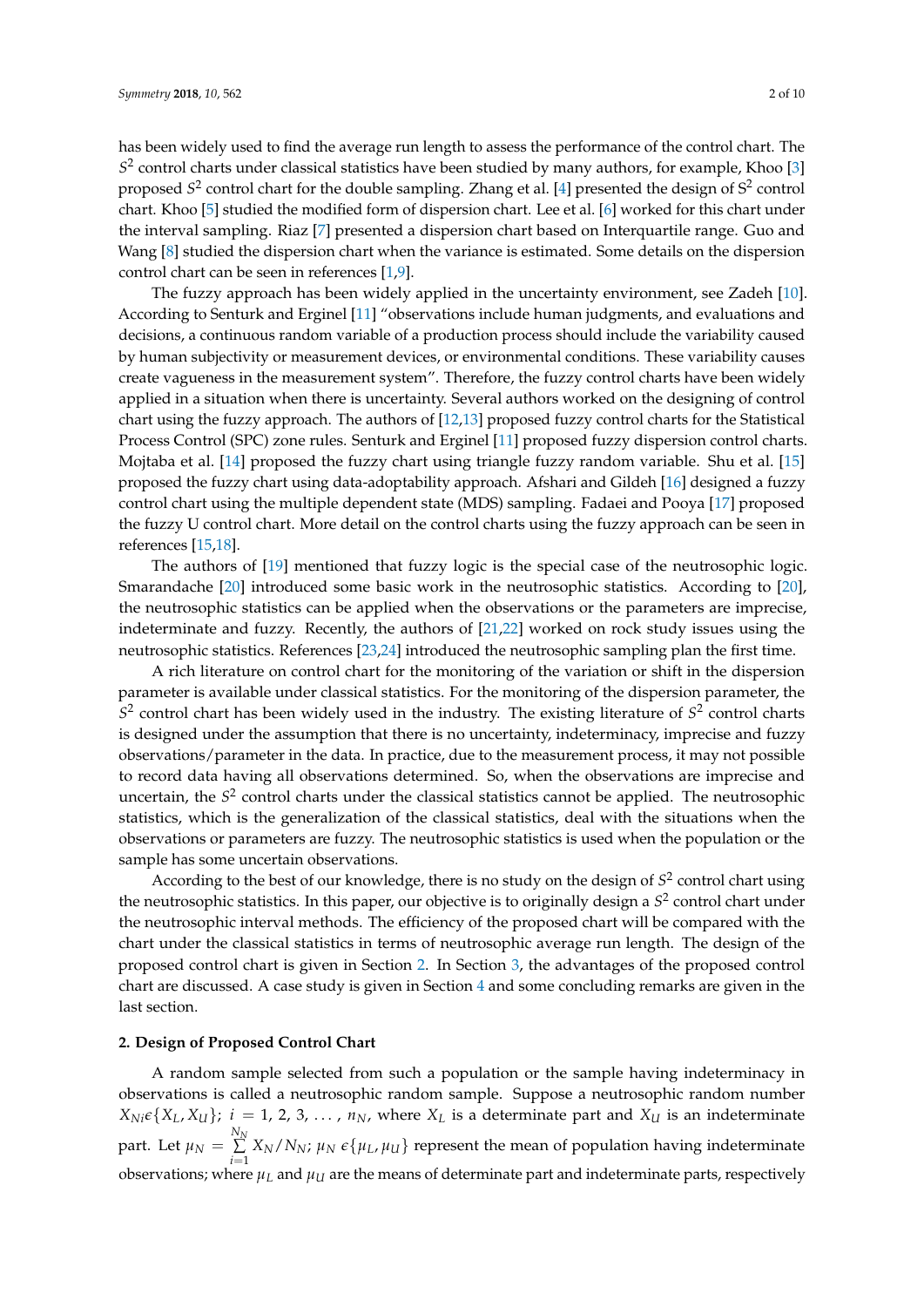and  $\sigma_N^2 = \sum_{i=1}^{n_N}$  $\sum_{i=1}^{N} (X_N - \mu_N)^2 / N_N - 1$ ;  $\sigma_N^2 \epsilon \{\sigma_L^2, \sigma_L^2\}$  represents the neutrosophic population variance, *i*=1 where  $\sigma_L^2$  and  $\sigma_L^2$  are the variance of determinate part and indeterminate parts, respectively. Let  $\overline{X}_N$  =  $n_N$ ∑  $\sum_{i=1}^{n_N} X_N/n_N$ ;  $\overline{X}_N$   $\epsilon \{ \overline{X}_L, \overline{X}_U \}$  and  $S_N^2 = \sum_{i=1}^{n_N}$ ∑ *i*=1  $(X_N - \overline{X}_N)^2 / n_N - 1$ ;  $S_N^2 \epsilon \{ S_L^2, S_L^2 \}$  be the neutrosophic sample mean and neutrosophic variance of  $X_{Ni}\epsilon\{X_L, X_U\}$ . More detail can be seen in [\[20\]](#page-9-12). In this section, we will propose the following  $S^2$  control chart under the neutrosophic statistical interval method. The proposed chart emphasized that variable inspection (measuring the quality of interest) is used to monitor the variance of the process.

**Step-1:** Select a random sample of size  $n_N$  from the production process and compute  $S_N^2$ .

**Step-2:** Declare the process is in-control state if  $LCL_N \leq S_N^2 \leq UCL_N$ ; where  $LCL_N \epsilon \{LCL_L, LCL_U\}$  and  $UCL_N \epsilon \{UCL_L, UCL_U\}$  are neutrosophic interval control limits.

The neutrosophic control limits  $LCL_N \epsilon \{LCL_L, LCL_U\}$  and  $UCL_N \epsilon \{UCL_L, UCL_U\}$  are given by

$$
UCL_N = \sigma_N^2 + k_N \sqrt{2(\sigma_N^2)^2 / (n_N - 1)}; \sigma_N^2 \in \left\{ \sigma_L^2, \sigma_L^2 \right\}, k_N \in \left\{ k_L, k_U \right\}
$$
 (1)

$$
LCL_N = \sigma_N^2 - k_N \sqrt{2(\sigma_N^2)^2 / (n_N - 1)}; \sigma_N^2 \epsilon \left\{ \sigma_L^2, \sigma_L^2 \right\}, k_N \epsilon \left\{ k_L, k_U \right\}
$$
 (2)

where  $k_N \epsilon \{k_L, k_U\}$  is a neutrosophic control chart coefficient and will be determined through the neutrosophic algorithm.

The proposed  $S^2$  control chart under the neutrosophic statistical interval method is the generalization of  $S^2$  control chart under the classical statistics. The proposed chart becomes the existing control chart under the classical statistics when  $k_L = k_U = k$ . The probability that the process is declared to be out-of-control under the neutrosophic interval methods is derived as follows:

$$
P_{outN}^{(0)} = P(S_N^2 \ge UCL_N) + P(S_N^2 \le LCL_N); S_N^2 \epsilon \left\{ S_L^2, S_L^2 \right\}
$$
 (3)

Note here that  $(n_N-1)S_N^2/\sigma_N^2$ ;  $S_N^2\epsilon\{S_L^2,S_L^2\}$ ,  $\sigma_N^2\epsilon\{\sigma_L^2,\sigma_L^2\}$  follows the neutrosophic Chi-square  $\chi^2_N$ ;  $\chi^2_N$   $\epsilon\{\chi^2_L,\chi^2_U\}$  distribution with neutrosophic degree of freedom  $n_N-1$ ;  $n_N$   $\epsilon\{n_L,n_U\}$  when the process is in-control state. The hypothesis is that the process is in-control state at  $\sigma_N^2 \epsilon \{\sigma_L^2, \sigma_L^2\}$ . Suppose  $G_N$   $\epsilon\{G_L,G_U\}$  be the neutrosophic distribution function of  $\chi^2_N$   $\epsilon\{\chi^2_L,\chi^2_U\}$ . Therefore, for the in-control state,

$$
P(S_N^2 \ge UCL_n) = 1 - G_N \left( \frac{(n_N - 1)UCL_N}{\sigma_N^2} \right) = 1 - G_N \left( (n_N - 1) \left( 1 + k_N \sqrt{2/(n_N - 1)} \right) \right); \tag{4}
$$
  

$$
n_N \in \{n_L, n_U\}, k_N \in \{k_L, k_U\}.
$$

Similarly,

$$
P(S_N^2 \le LCL_n) = G_N\left(\frac{(n_N - 1)UCL_N}{\sigma_N^2}\right) = G_N\left((n_N - 1)\left(1 - k_N\sqrt{2/(n_N - 1)}\right)\right);
$$
\n
$$
n_N \in \{n_L, n_U\}, \ k_N \in \{k_L, k_U\}.
$$
\n(5)

The probability of in-control process under the neutrosophic interval method is given by:

$$
P_{outN}^{(0)} = 1 - G_N((n_N - 1)(1 + k_N\sqrt{2/(n_N - 1)})) + G_N((n_N - 1)(1 - k_N\sqrt{2/(n_N - 1)}))
$$
  
\n
$$
n_N \in \{n_L, n_U\}, k_N \in \{k_L, k_U\}
$$
 (6)

The average run length (ARL) under the classical statistics is an important measure used to assess the performance of the control chart. The ARL indicates that when, on average, the process will be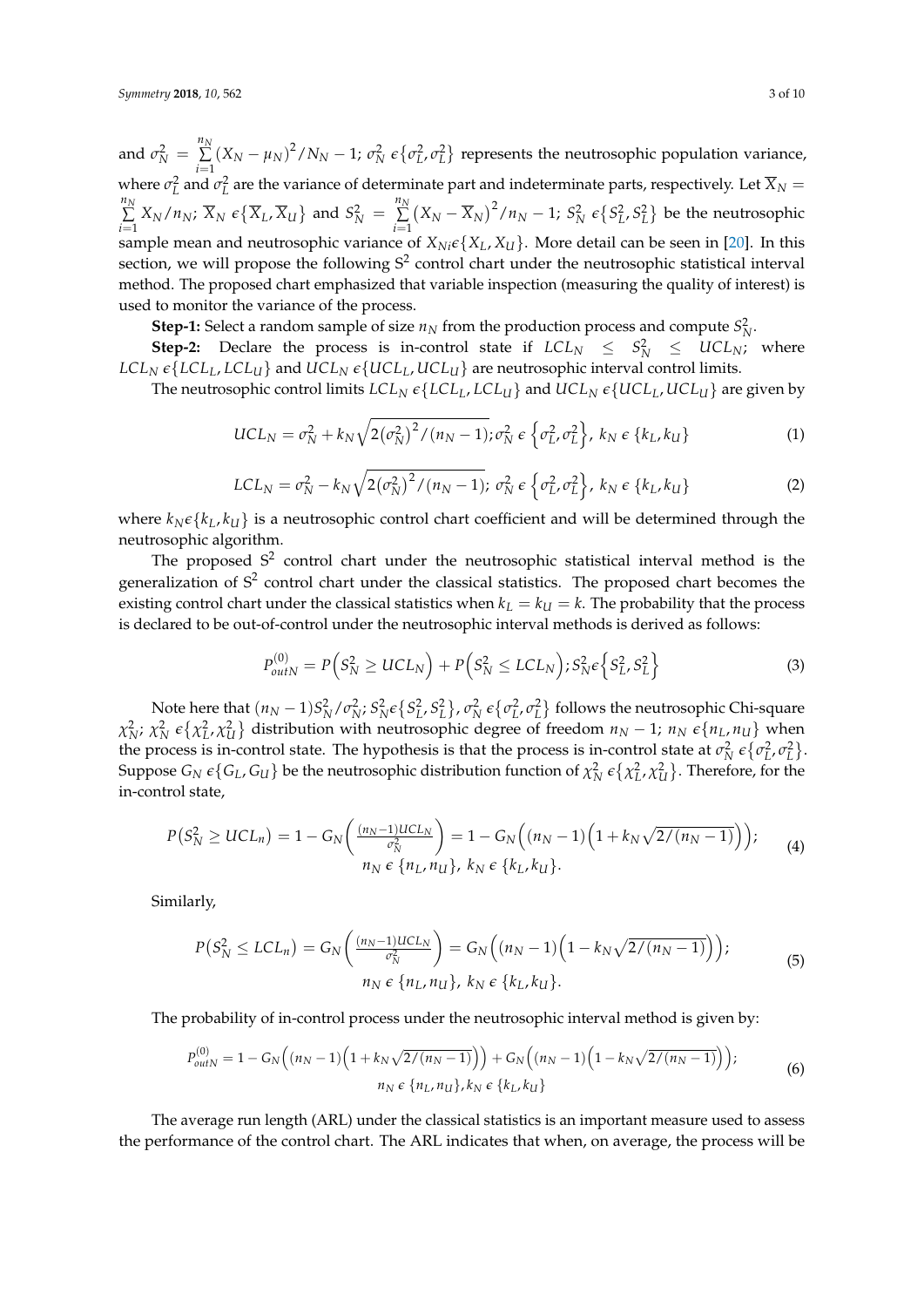out-of-control and when it is actually an in-control state. The neutrosophic average run length (NARL) under the neutrosophic interval method is defined by:

$$
NARL_{0N} = \frac{1}{P_{outN}^{(0)}}; ARL_{0N} \epsilon \left\{ ARL_{0L}, ARL_{0U} \right\} \tag{7}
$$

Now suppose that the variance of the process has shifted to new target value  $\sigma_{1N}^2$  =  $c\sigma_N^2$ ,  $\sigma_N^2$   $\epsilon$  { $\sigma_L^2$ ,  $\sigma_L^2$ }, where *c* denotes the shift constant. The alternative hypothesis for this study is that the process has shifted to a new variance  $\sigma_{1N}^2$ . Note here that  $(n_N-1)S_N^2/c\sigma_N^2$ ;  $S_N^2 \epsilon \{S_L^2, S_L^2\}$ ,  $\{\sigma_N^2\epsilon\{\sigma_L^2,\sigma_L^2\}$  follows the neutrosophic Chi-square  $\chi_N^2$ ;  $\chi_N^2\epsilon\{\chi_L^2,\chi_U^2\}$  distribution with neutrosophic degree of freedom  $n_N - 1$ ;  $n_N \in \{n_L, n_U\}$  when the process is an out-of-control state.

The probability that the process is declared to be out-of-control for the shifted process under the neutrosophic interval methods is derived as follows

$$
P_{outN}^{(1)} = P(S_N^2 \ge UCL_N \Big | \sigma_{1N}^2) + P(S_N^2 \le LCL_N \Big | \sigma_{1N}^2); S_N^2 \epsilon \left\{ S_L^2, S_L^2 \right\}
$$
(8)

Therefore, for the out-of-control state at  $\sigma_{1N}^2$  is given by

$$
P(S_N^2 \geq UCL_N | \sigma_{1N}^2) = 1 + G_N\left(\frac{n_N - 1}{c} \left(1 - k_N \sqrt{\frac{2}{n_N - 1}}\right)\right); \ n_N \in \{n_L, n_U\}, \ k_N \in \{k_L, k_U\}.
$$
 (9)

Similarly,

$$
P(S_N^2 \le LCL_n \bigg| \sigma_{1N}^2 \bigg) = G_N \bigg( \frac{n_N - 1}{c} \bigg( 1 - k_N \sqrt{\frac{2}{n_N - 1}} \bigg) \bigg); n_N \in \{n_L, n_U\}, k_N \in \{k_L, k_U\}.
$$
 (10)

The probability of an out-of-control process at  $\sigma_{1N}^2$  under the neutrosophic interval method is given by:

$$
P_{outN}^{(1)} = 1 + G_N \left( \frac{n_N - 1}{c} \left( 1 - k_N \sqrt{\frac{2}{n_N - 1}} \right) \right) + G_N \left( \frac{n_N - 1}{c} \left( 1 - k_N \sqrt{\frac{2}{n_N - 1}} \right) \right);
$$
  
\n
$$
n_N \epsilon \{ n_L, n_U \}, k_N \epsilon \{ k_L, k_U \}
$$
\n(11)

The NARL for the shifted process is given by:

$$
NARL_{1N} = \frac{1}{P_{outN}^{(1)}}; ARL_{1N} \epsilon \{ARL_{1L}, ARL_{1U}\}
$$
 (12)

Let  $r_{0N}$  denote the specified values of  $NARL_{0N}$ . The values of NARL for various subgroup size  $n_N \epsilon \{n_L, n_U\}$  and shift *c* are presented in Tables [1](#page-4-0)[–3.](#page-4-1) In Table [1,](#page-4-0) the values of NARL are given when  $n_N \in \{3, 4\}$  and  $r_{0N} = 300$  and 370. In Table [2,](#page-4-2) the values of NARL are given when  $n_N \in \{4, 6\}$  and  $r_{0N} =$ 300 and 370. In Table [3,](#page-4-1) the values of NARL are given when  $n_N \in \{3, 4\}$  and  $r_{0N} = 300$  and 370. From Tables [1](#page-4-0)[–3,](#page-4-1) the following trends in NARL can be noted.

- 1. For the fixed values of  $n_N \epsilon \{n_L, n_U\}$  and *c*, the range in indeterminacy interval of NARL increases as *NARL*0*<sup>N</sup>* decreases from 300 to 370.
- 2. For the fixed values of  $NARL<sub>0N</sub>$  and *c*, the range in indeterminacy interval of NARL decreases as  $n_N \varepsilon \{n_L, n_U\}$  increases.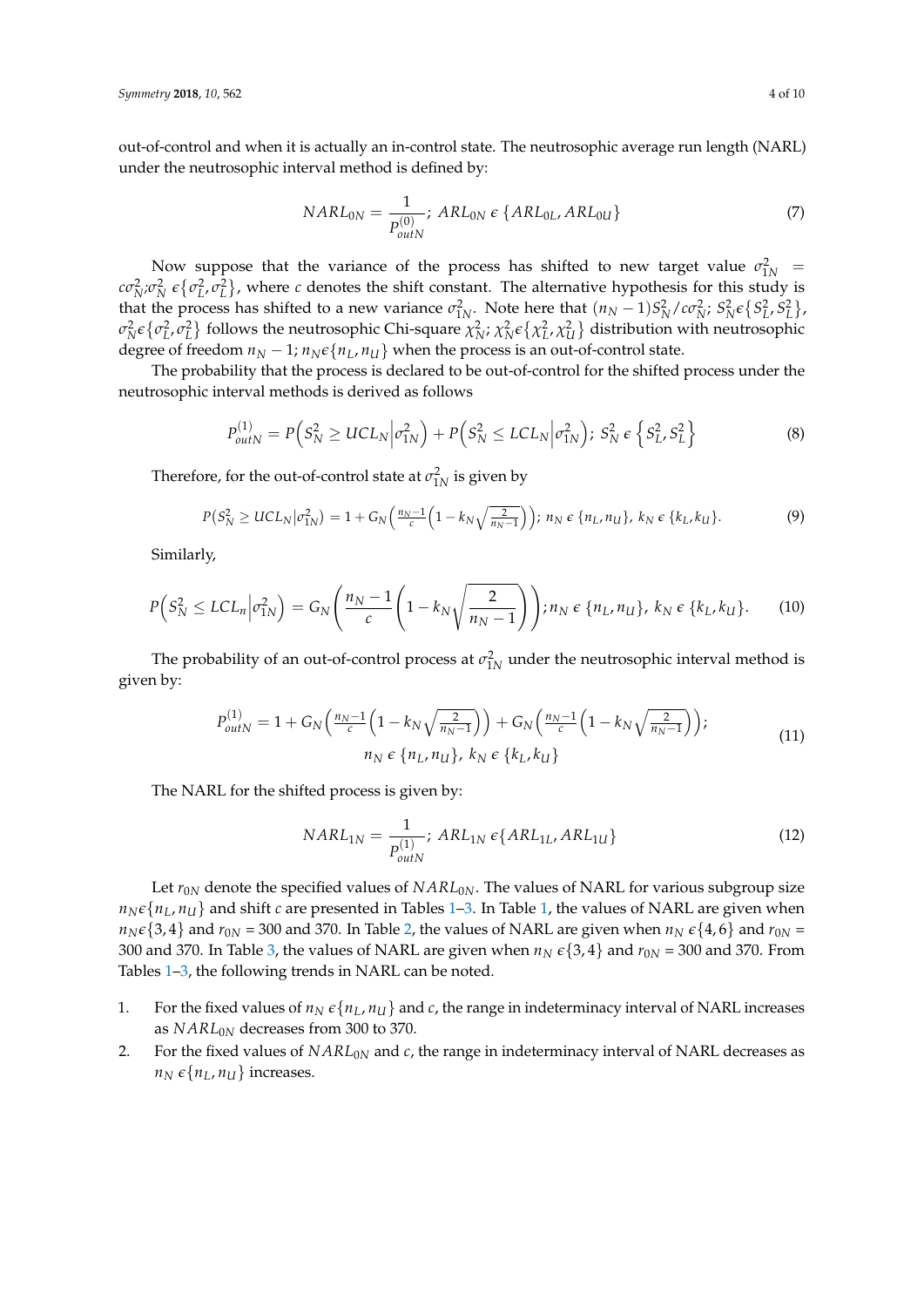| Parameters | $r_{0N} = 300$     | $r_{0N} = 370$    |  |  |  |
|------------|--------------------|-------------------|--|--|--|
| $n_N$      | [3,4]              | [3,4]             |  |  |  |
| $k_N$      | [4.716, 4.784]     | [4.921, 4.925]    |  |  |  |
| C          | NARL <sub>1N</sub> |                   |  |  |  |
| 1          | [303.571,482.268]  | [372.916,567.398] |  |  |  |
| 1.1        | [180.551,257.614]  | [217.685,298.395] |  |  |  |
| 1.2        | [117.098, 153.218] | [138.998,175.183] |  |  |  |
| 1.3        | [81.177,98.952]    | [95.096,111.902]  |  |  |  |
| 1.4        | [59.298, 68.163]   | [68.685,76.363]   |  |  |  |
| 1.5        | [45.169, 49.433]   | [51.809,54.931]   |  |  |  |
| 1.6        | [35.597,37.374]    | [40.482,41.237]   |  |  |  |
| 1.7        | [28.85,29.239]     | [32.562, 32.06]   |  |  |  |
| 1.8        | [23.935,23.534]    | [26.833,25.662]   |  |  |  |
| 1.9        | [20.251,19.399]    | [22.567,21.048]   |  |  |  |
| 2          | [17.423,16.317]    | [19.311, 17.625]  |  |  |  |
| 3          | [6.721, 5.593]     | [7.198, 5.874]    |  |  |  |
| 4          | [4.174,3.353]      | [4.394,3.474]     |  |  |  |

<span id="page-4-0"></span>**Table 1.** The neutrosophic plan parameters when  $n_N \in \{3, 4\}$  and  $r_{0N} = 300,370$ .

<span id="page-4-2"></span>**Table 2.** The neutrosophic plan parameters when  $n_N \in \{4, 6\}$  and  $r_{0N} = 300,370$ .

| Parameters    | $r_{0N} = 300$        | $r_{0N} = 370$        |  |  |  |
|---------------|-----------------------|-----------------------|--|--|--|
| $n_N$         | [4,6]                 | [4,6]                 |  |  |  |
| $k_N$         | [4.37095,4.38408]     | [4.56277,4.60236]     |  |  |  |
| C             | $NARL_{1N}$           |                       |  |  |  |
| 1             | [300.03049,490.72292] | [373.89462,521.39944] |  |  |  |
| 1.1           | [167.75455,236.62553] | [204.67051,261.86897] |  |  |  |
| 1.2           | [103.63777,130.01298] | [124.23386,148.39858] |  |  |  |
| 1.3           | [69.11578,78.91434]   | [81.62574,92.2282]    |  |  |  |
| 1.4           | [48.93744,51.76218]   | [57.06262, 61.60346]  |  |  |  |
| 1.5           | [36.34426,36.10675]   | [41.91335,43.57537]   |  |  |  |
| 1.6           | [28.05528,26.46593]   | [32.04372,32.28357]   |  |  |  |
| 1.7           | [22.35463,20.20032]   | [25.31664,24.84157]   |  |  |  |
| 1.8           | [18.28768,15.94213]   | [20.55525,19.72459]   |  |  |  |
| 1.9           | [15.29499,12.93761]   | [17.07608, 16.07855]  |  |  |  |
| $\mathcal{L}$ | [13.03379,10.74914]   | [14.46377,13.40067]   |  |  |  |
| 3             | [4.84897, 3.5816]     | [5.18032, 4.44486]    |  |  |  |
| 4             | [3.02663,2.21472]     | [3.17374,2.68331]     |  |  |  |

<span id="page-4-1"></span>**Table 3.** The neutrosophic plan parameters when  $n_N \in \{9, 10\}$  and  $r_{0N} = 300,370$ .

| <b>Parameters</b> | $r_{0N} = 300$        | $r_{0N} = 370$        |  |  |  |
|-------------------|-----------------------|-----------------------|--|--|--|
| $n_N$             | [9,10]                | [9,10]                |  |  |  |
| $k_N$             | [3.77774,3.87857]     | [3.90143,3.92448]     |  |  |  |
| C                 | $NARL_{1N}$           |                       |  |  |  |
| 1                 | [310.11015,398.93766] | [374.85685,429.14801] |  |  |  |
| 1.1               | [140.42988,169.87263] | [166.07453,181.17044] |  |  |  |
| 1.2               | [73.89048,85.19126]   | [85.81325,90.2116]    |  |  |  |
| 1.3               | [43.56058,48.35266]   | [49.82352,50.89613]   |  |  |  |
| 1.4               | [28.04099,30.19755]   | [31.65868,31.6243]    |  |  |  |
| 1.5               | [19.345, 20.33186]    | [21.59801,21.19929]   |  |  |  |
| 1.6               | [14.10561,14.53629]   | [15.59629,15.09889]   |  |  |  |
| 1.7               | [10.75721,10.90994]   | [11.79341,11.29453]   |  |  |  |
| 1.8               | [8.51099,8.52027]     | [9.26122, 8.79481]    |  |  |  |
| 1.9               | [6.94206,6.87633]     | [7.504,7.0795]        |  |  |  |
| $\mathcal{L}$     | [5.80835,5.70385]     | [6.24147, 5.85883]    |  |  |  |
| 3                 | [2.16011,2.05723]     | [2.24008,2.0842]      |  |  |  |
| 4                 | [1.48785,1.42243]     | [1.51913, 1.43261]    |  |  |  |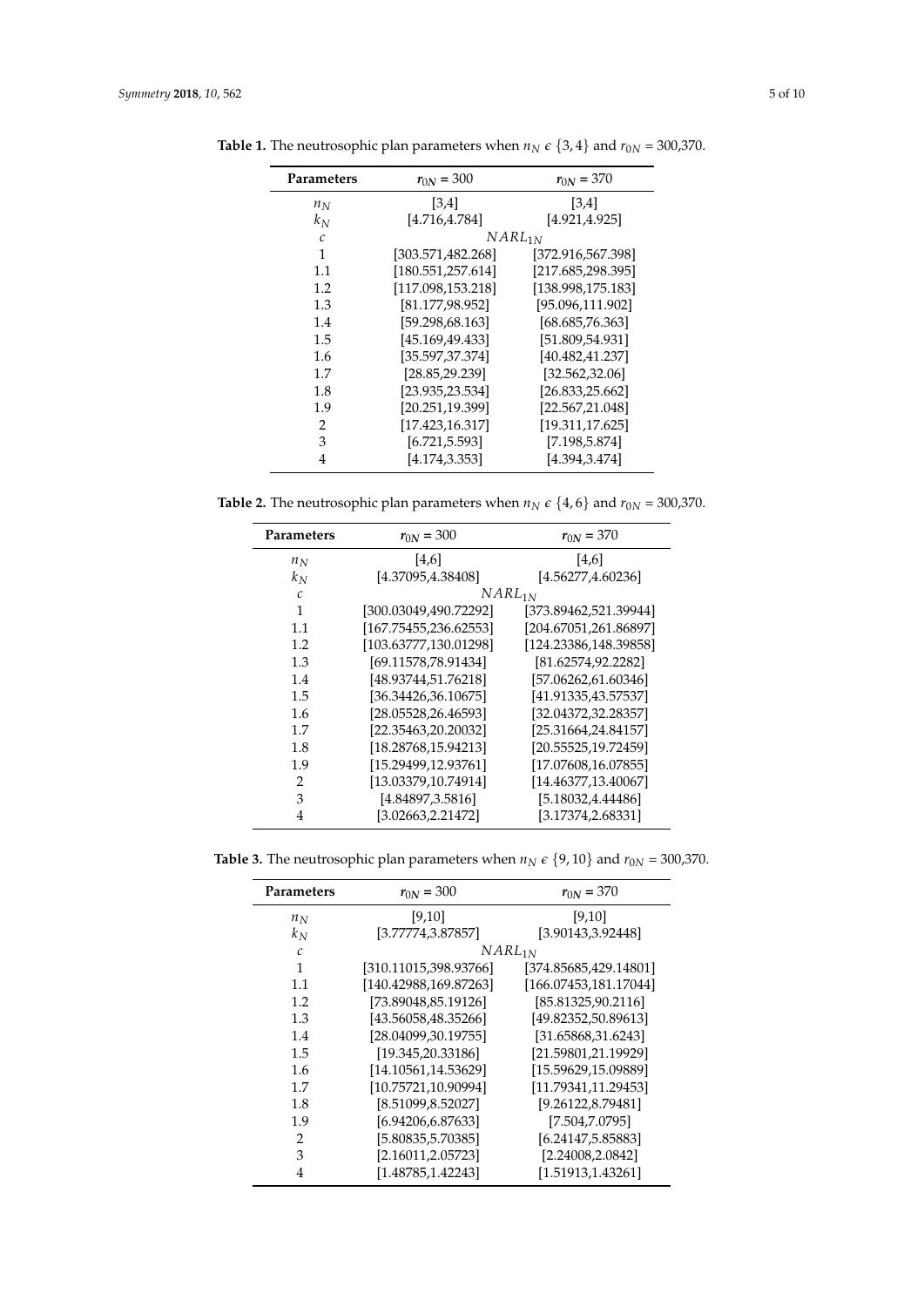The following neutrosophic algorithm is applied to determine the indeterminacy interval of  $k_N \in \{k_L, k_U\}.$ 

**Step-1:** Specify the indeterminacy interval of  $n_N \in \{n_L, n_U\}$  and *c*. **Step-2:** Determine the indeterminacy interval of  $k_N \epsilon \{k_L, k_U\}$  such that  $NARL_{0N} \ge r_{0N}$ . **Step-3:** Find indeterminacy interval of  $NARL_{1N}$  using  $k_N \in \{k_L, k_U\}$  selected in Step-2.

#### <span id="page-5-0"></span>**3. Comparison Studies**

In this section, we will compare the efficiency of the proposed *S* 2 control chart under the neutrosophic interval method with *S* 2 control chart under the classical statistics.

#### *3.1. Comparison by NARL*

We will present the comparison in NARL when  $n_N \in \{4, 6\}$  and  $r_{0N} = 300$  in Table [4.](#page-5-1) According to the authors of [\[22\]](#page-9-14), a method which provides the parameters in indeterminacy interval rather than the determined value under the uncertainty environment, is said to be more effective and adequate. From Table [4,](#page-5-1) it can be noted that the proposed control chart under the neutrosophic statistics has NARL in indeterminacy interval, while the existing chart under the classical statistics provides the determined value. For example, when  $c = 1.1$ , the indeterminacy interval of the proposed chart is  $ARL_{1N} \epsilon \{167.75455, 236.62553\}$  while ARL = 167 from the existing control chart. From the comparison, it can be concluded that the existing control chart cannot be applied when some observations/parameters are uncertain. Therefore, by following the theory proposed in [\[22\]](#page-9-14), the proposed control chart is more effective and adequate than control chart under classical statistics.

<span id="page-5-1"></span>*c* **Proposed Chart Existing Chart** *NARL*1*<sup>N</sup>* 1 [300.03049,490.72292] 300.0044 1.1 [167.75455,236.62553] 167.7414 1.2  $[103.63777, 130.01298]$  103.6304 1.3 [69.11578,78.91434] 69.11124 1.4 [48.93744,51.76218] 48.93448 1.5 [36.34426,36.10675] 36.34222 1.6 [28.05528,26.46593] 28.05381 1.7 [22.35463,20.20032] 22.35353 1.8 [18.28768,15.94213] 18.28684 1.9  $[15.29499, 12.93761]$  15.29432<br>2  $[13.03379, 10.74914]$  13.03325 2 [13.03379,10.74914] 13.03325 3 [4.84897,3.5816] 4.84884 4 [3.02663,2.21472] 3.02657

**Table 4.** Comparison when  $[4,6]$  $[4,6]$  and  $r_{0N} = 300$ .

#### *3.2. Comparison by Simulation*

We now compare the efficiency of the proposed control with the control chart under the classical statistics by using the simulation data. The data is generated from the neutrosophic normal distribution with  $\mu_N \in \{0,0\}$  and neutrosophic variance  $\sigma_N^2 \in \{4,6.25\}$ . The first 20 neutrosophic observations are generated from the in-control process and next 20 neutrosophic observations from the shifted process with  $c = 1.8$ . For the simulation study, let  $n_N \in \{5, 5\}$  and  $r_{0N} = 370$ . We plotted the neutrosophic statistic  $S_N^2$  on Figure [1.](#page-6-1) It is expected that the proposed chart should detect a shift in the indeterminacy interval  $ARL_{1N} \in \{20.55, 19.72\}$ . From Figure [1,](#page-6-1) it can be noted that the proposed plan detect a shift in the process at the 19<sup>th</sup> sample. The same values statistic  $S^2$  under the classical statistic is plotted in Figure [2.](#page-6-2) Figure [2](#page-6-2) indicates that the process is an in-control state. By comparing Figure [1](#page-6-1) with Figure [2,](#page-6-2) it is concluded that the proposed control chart has the ability to detect a shift in the process. Also, the proposed control chart is more effective in the uncertainty environment.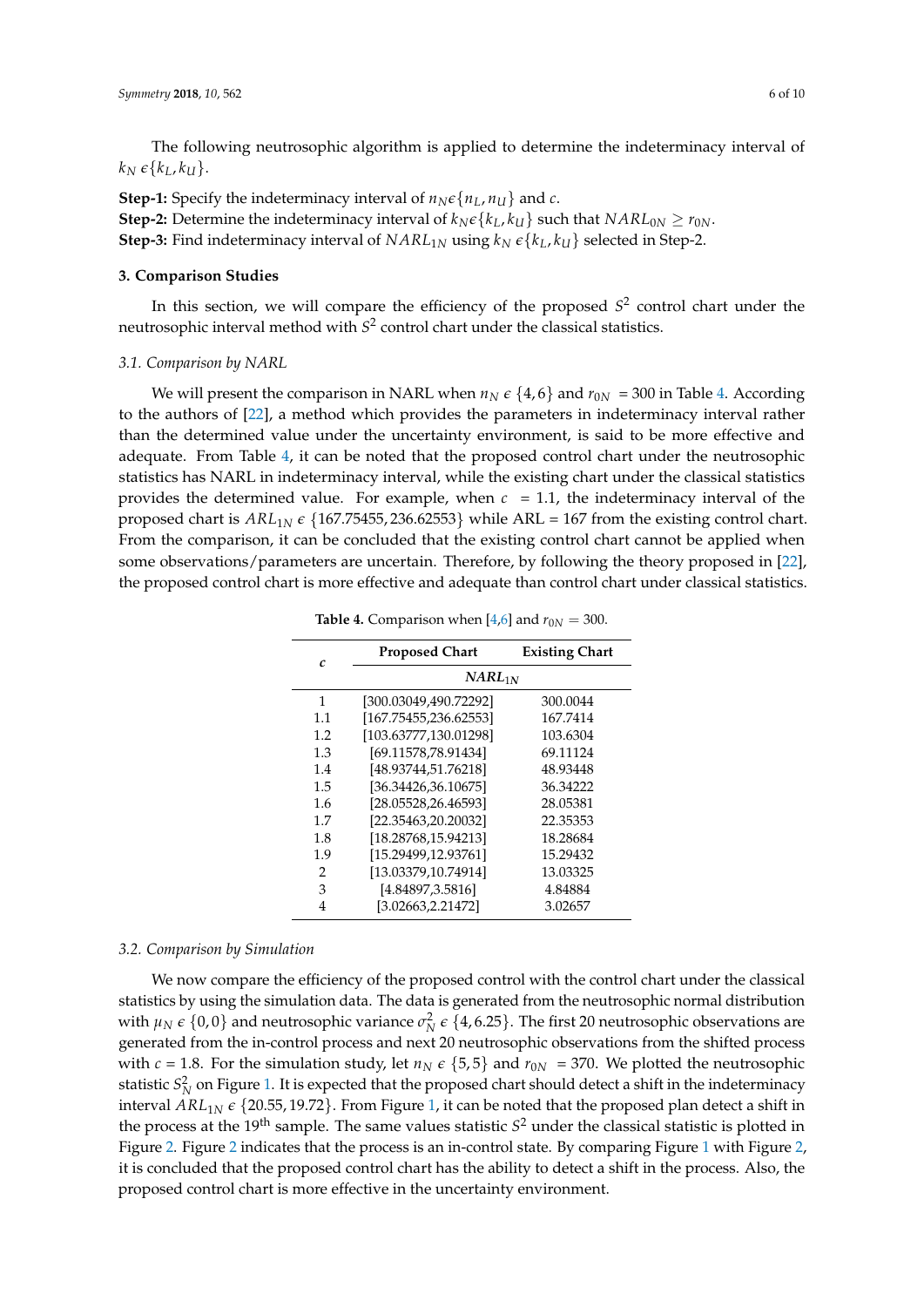<span id="page-6-1"></span>

<span id="page-6-2"></span>Figure 1. The proposed chart under the neutrosophic interval statistical method.



**Figure 2.** The control chart under the classical statistics. **Figure 2.** The control chart under the classical statistics.

### <span id="page-6-0"></span>**4. Case Study 4. Case Study**

the measurement of the inside diameter of engine piston rings is an important variable, see Montgomery [\[25\]](#page-9-17). Therefore, the monitoring of this variable is an important task in the automobile industry. The inside diameter is a continuous variable. Due to human subjectivity or measurement devices and environmental conditions, it is possible that some observations are uncertain. In this case, the control chart under classical statistics cannot be applied for the monitoring of the diameter. The data having some uncertain observations are reported in Table [5.](#page-7-0) The application of the proposed chart is given in the automobile industry. In this industry,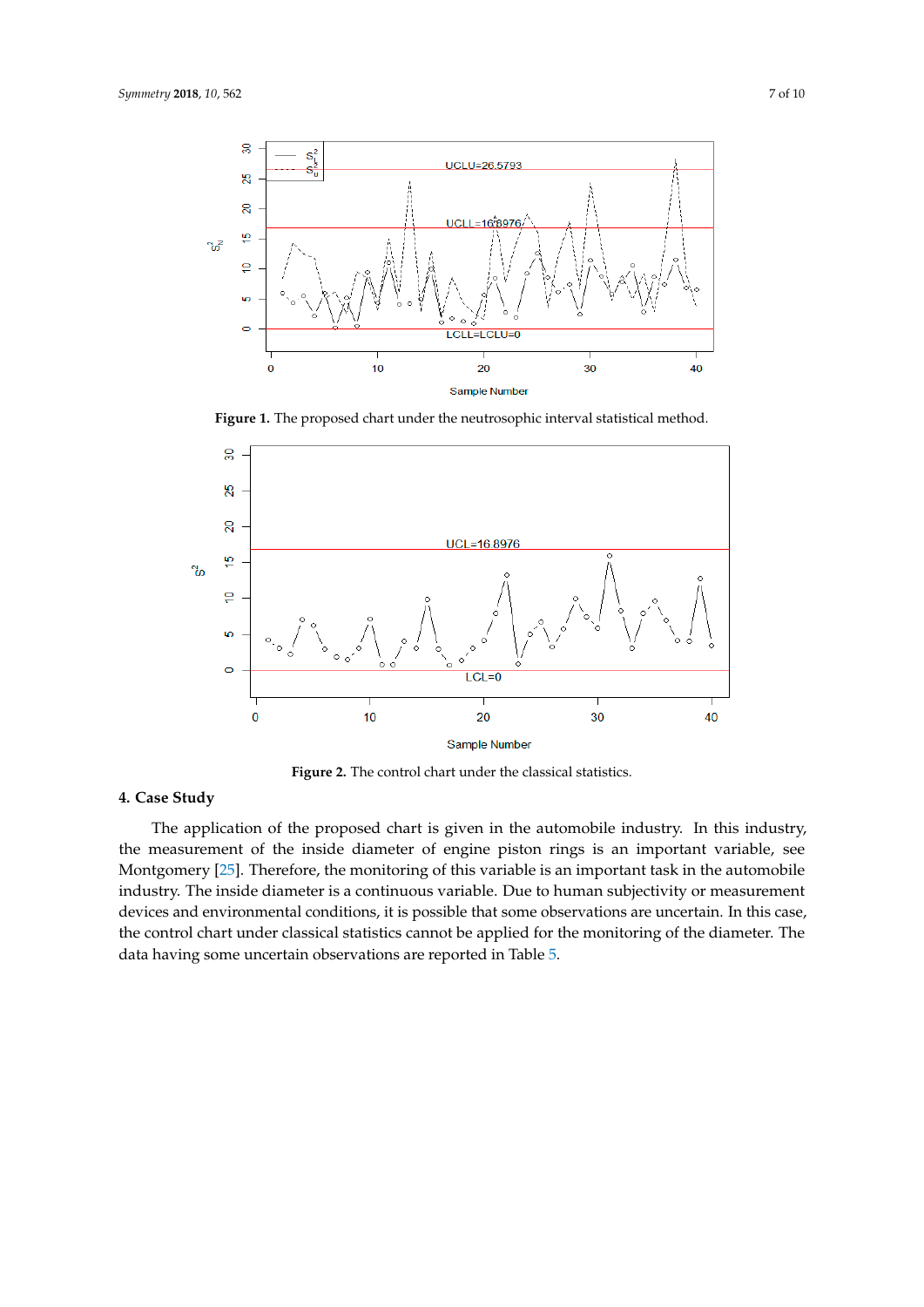<span id="page-7-0"></span>

| Sample No. | <b>Sample Observation</b> |                 |                 |                 |                 | $S_N^2$              |
|------------|---------------------------|-----------------|-----------------|-----------------|-----------------|----------------------|
|            | [74.03,74.03]             | 174.002,73.9911 | [74.019,74.019] | 173.992,73.9921 | [74.008,74.001] | [0.014772, 0.017242] |
|            | 173.995,73.9951           | [73.992,74.003] | [74.001,74.001] | [74.011,74.011] | [74.004,74.004] | [0.007503, 0.005762] |
| 3          | [73.988,74.017]           | [74.024,74.024] | [74.021,74.021] | [74.005,74.005] | 174.002,73.9951 | [0.014748, 0.012116] |
|            | [74.002,74.002]           | [73.996,73.996] | [73.993,73.993] | [74.015,74.015] | [74.009,74.009] | [0.009083, 0.009083] |
|            | [73.992,73.992]           | [74.007,74.007] | [74.015,74.015] | [73.989,73.989] | [74.014,73.998] | [0.012219, 0.010756] |
| 6          | [74.009,74.009]           | [73.994,74.001] | [73.997,73.997] | 73.985,73.985   | [73.993,73.993] | [0.008706,0.008944]  |
|            | 173.995,73.9981           | 174.006,74.0061 | [73.994,73.994] | 174,741         | [74.005,74.005] | 10.005523,0.004981   |
| 8          | 73.985,73.985             | [74.003,74.01]  | [73.993,73.993] | [74.015,74.015] | [73.988,73.988] | [0.012256, 0.01348]  |
| 9          | [74.008,74.005]           | 173.995,73.9951 | [74.009,74.009] | [74.005,74.005] | [74.004,74.004] | 10.005541,0.0051771  |
| 10         | 173.998,73.9981           | [74, 74]        | [73.99,73.99]   | [74.007,74.007] | 73.995,73.995   | [0.006285, 0.006285] |
| 11         | [73.994,73.998]           | 173.998,73.9981 | [73.994,73.994] | 173.995,73.9951 | [73.99,74.001]  | 10.002864,0.0027751  |
| 12         | [74.004,74.004]           | [74,74.002]     | [74.007,74.005] | [74,74.001]     | [73.996,73.996] | [0.004219, 0.003507] |
| 13         | [73.983,73.993]           | [74.002,74.002] | [73.998,73.998] | [73.997,73.997] | [74.012,74.005] | 10.010455,0.0046371  |
| 14         | [74.006,74.006]           | 73.967,73.985   | [73.994,73.994] | 174,741         | [73.984,73.996] | [0.015304, 0.007759] |
| 15         | 174.012,74.0121           | [74.014,74.012] | [73.998,73.998] | [73.999,73.999] | [74.007,74.007] | [0.007314,0.006804]  |
| 16         | [74, 74]                  | [73.984,73.984] | [74.005,74.005] | [73.998,73.998] | [73.996,73.996] | [0.007797, 0.007797] |
| 17         | 173.994,73.9941           | [74.012,74.012] | 173.986,73.9861 | [74.005,74.005] | 174.007,74.0071 | [0.010569, 0.010569] |
| 18         | [74.006,74.006]           | [74.01,74.011]  | [74.018,74.018] | [74.003,74.003] | [74,74.001]     | [0.006986,0.006834]  |
| 19         | [73.984,73.984]           | [74.002,74.002] | [74.003,74.003] | [74.005,74.005] | 173.997,73.9971 | [0.008468,0.008468]  |
| 20         | 174,741                   | [74.01, 74.01]  | [74.013,74.009] | [74.02, 74.015] | [74.003,74.003] | [0.007981, 0.005941] |
| 21         | 173.982,73.9821           | [74.001,74.001] | [74.015,74.015] | 174.005,74.0051 | 173.996,73.9961 | [0.012153, 0.012153] |
| 22         | [74.004,74.004]           | [73.999,73.999] | [73.99,73.99]   | 174.006.74.0061 | 174.009,74.0021 | 10.007436,0.0062611  |
| 23         | [74.01,74.01]             | [73.989,73.989] | [73.99,73.99]   | 174.009,74.0051 | [74.014,74.011] | [0.011929, 0.010747] |
| 24         | [74.015,74.011]           | [74.008,74.008] | [73.993,73.993] | [74, 74]        | [74.01, 74.011] | [0.008701,0.007893]  |
| 25         | 173.982,73.9821           | 173.984,73.9891 | 173.995,73.9951 | 174.017,74.0121 | [74.013,74.01]  | 10.016177,0.0130881  |

**Table 5.** Real example data.

For this real example, suppose  $n_N \epsilon \{5, 5\}$  and  $r_{0N} = 370$ . The control limits of the proposed chart under the neutrosophic statistics are shown in Figure [3.](#page-7-1) We plotted the neutrosophic statistic  $S_N^2$  in Figure [3.](#page-7-1) From Figure [3,](#page-7-1) it can be seen that although the process is in-control state, some plotting points are near the control limits. The  $S^2$  control chart under the classical statistics is presented in Figure  $4$ . Fro[m](#page-8-7) Figure  $4$ , we note that the process is an in-control state with one point near the control limit. From [Fig](#page-7-1)ure 3, we note that sample numbers 2, 7, 9, 10 and 11 are very close to  $LCL_N$ . On the other hand, [Fi](#page-8-7)gure 4 indicates that 11th and 12th sample numbers are very near to the LCL. By comparing Figure 3 [w](#page-8-7)ith Figure 4, it can be concluded that although the plotting statistic is an in-control state, several points near the control limits need attention.

<span id="page-7-1"></span>

**Figure 3.** The proposed plan using real data. **Figure 3.** The proposed plan using real data.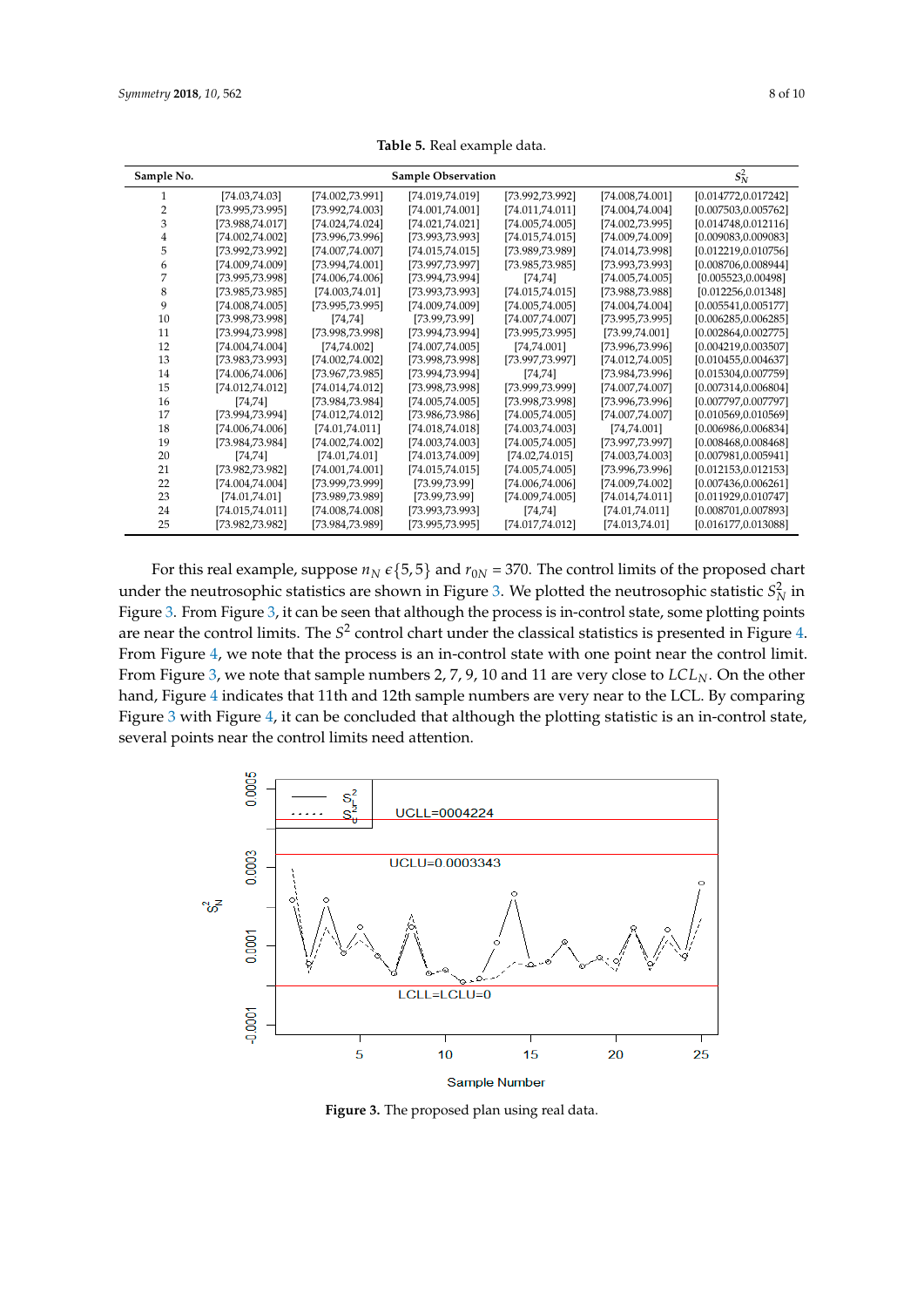

<span id="page-8-7"></span>

**Figure 4.** The existing chart for the real data. **Figure 4.** The existing chart for the real data.

## **5. Concluding Remarks**

**5. Concluding Remarks**  Some necessary measures to assess the performance of the proposed control chart are given. The advantages of the proposed control chart over the chart using the classical statistics are given. From the comparison, it is concluded that the proposed control chart is more effective and adequate under the uncertainty environment. The simulation study showed that the proposed chart has the ability to detect a shift in the process. The implementation of the proposed chart on the real data also shows its efficacies over the existing control chart. Therefore, it is recommended to apply the proposed control when the observations or the parameters are fuzzy. From the comparison and real example, it is concluded that the proposed chart under the neutrosophic statistics is quite adequate and effective in the uncertainty environment, more so than the method based on classical statistics. The proposed control chart using We presented the designing of  $S^2$  control chart under the neutrosophic interval statistical method. the exponentially weighted moving average (EWMA) will be considered as future research.

**Author Contributions:** Conceived and designed the experiments, M.A.; N.K. and M.Z.K.; Performed the experiments, M.A. and N.K.; Analyzed the data, M.A. and N.K.; Contributed reagents/materials/analysis tools, M.A.; Wrote the paper, M.A.

**Funding:** This article was funded by the Deanship of Scientific Research (DSR) at King Abdulaziz University, Jeddah. The authors, therefore, acknowledge with thanks DSR technical and financial support.

**Acknowledgments:** The authors are deeply thankful to the editor and reviewers for their valuable suggestions to improve the quality of this manuscript.

**Conflicts of Interest:** The authors declare no conflict of interest regarding this paper.

## **References**

- <span id="page-8-0"></span>1. Abbas, N.; Riaz, M.; Mahmood, T. An improved  $S^2$  control chart for cost and efficiency optimization. *IEEE Access* **2017**, *5*, 19486–19493. [\[CrossRef\]](http://dx.doi.org/10.1109/ACCESS.2017.2755440)
- <span id="page-8-1"></span>2. RA, F. Statistical method from the viewpoint of quality control. *Nature* **1940**, *146*, 150.
- <span id="page-8-2"></span>3. Khoo, M.B. S<sup>2</sup> control chart based on double sampling. *Int. J. Pure Appl. Math.* **2004**, 13, 249–258.
- <span id="page-8-3"></span>4. Zhang, L.; Bebbington, M.; Lai, C.-D.; Govindaraju, K. On statistical design of the S2 control chart. *Commun. Stat. Theory Methods* **2005**, *34*, 229–244. [\[CrossRef\]](http://dx.doi.org/10.1081/STA-200045817)
- <span id="page-8-4"></span>5. Khoo, M.B. A modified S chart for the process variance. *Qual. Eng.* **2005**, *17*, 567–577. [\[CrossRef\]](http://dx.doi.org/10.1080/08982110500225356)
- <span id="page-8-5"></span>6. Lee, P.-H.; Chang, Y.-C.; Torng, C.-C. A design of S control charts with a combined double sampling and variable sampling interval scheme. *Commun. Stat. Theory Methods* **2012**, *41*, 153–165. [\[CrossRef\]](http://dx.doi.org/10.1080/03610926.2010.521283)
- <span id="page-8-6"></span>7. Riaz, M. A dispersion control chart. *Commun. Stat. Simul. Comput.* **2008**, *37*, 1239–1261. [\[CrossRef\]](http://dx.doi.org/10.1080/03610910802049623)